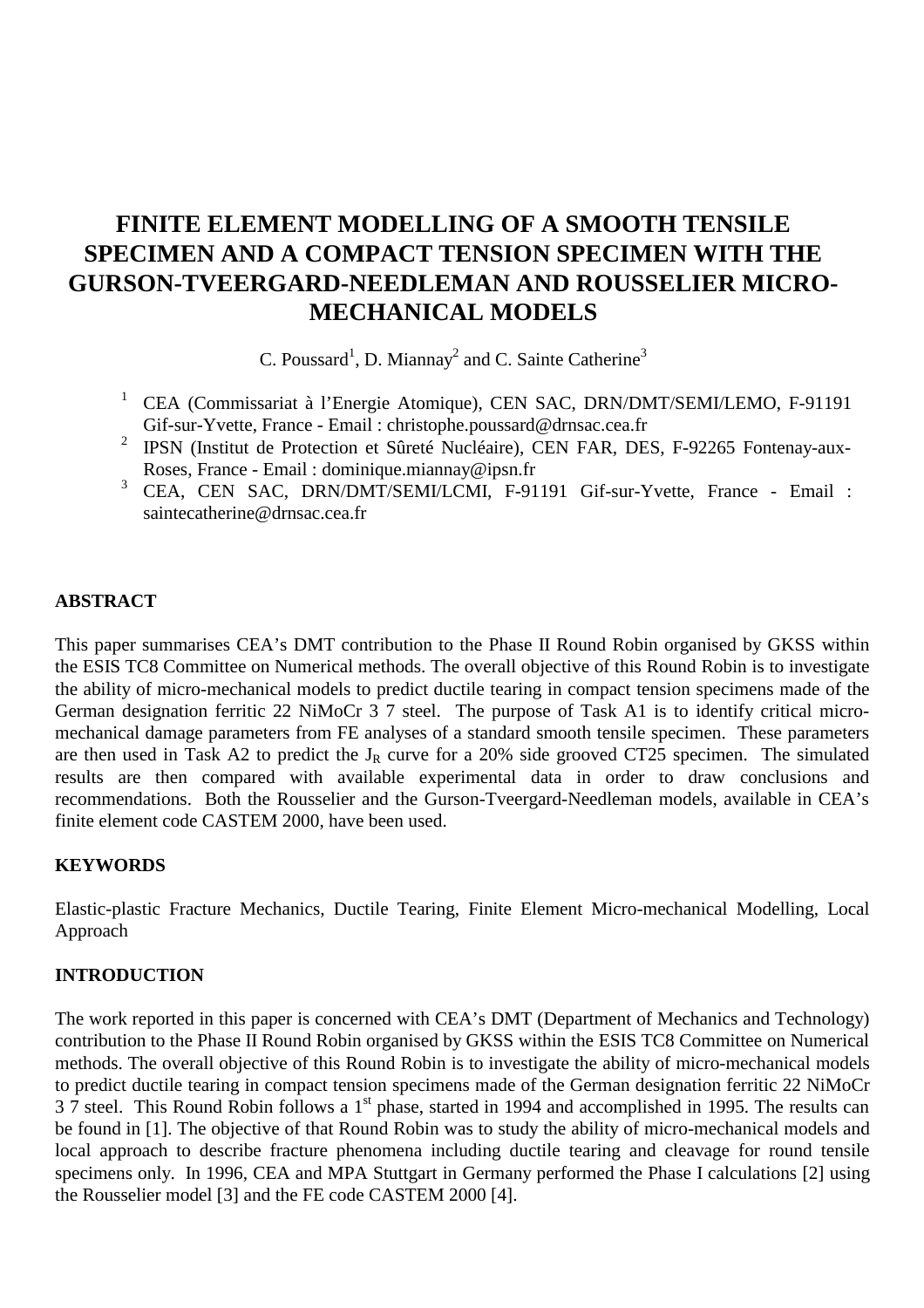The second phase of this Round Robin has started in August 1997. It consists in investigating the ability of micro-mechanical models to predict ductile tearing and cleavage in CT (compact tension) specimens, made of the same material than studied in phase 1. Phase 2 is subdivided in four tasks as follows :

- 1. Task A1 : Numerical analysis of a standard smooth tensile specimen to characterise the material and identify critical damage parameters for ductile tearing at 0°C.
- 2. Task A2 : Numerical simulation of ductile crack growth in a CT specimen using the critical damage parameters identified in task A1.
- 3. Task B1 : Numerical analysis of a notched tensile specimen to characterise and identify critical damage parameters for cleavage at low temperature.
- 4. Task B2 : Numerical simulation of a CT specimen using the critical damage parameters identified in task B1.

This paper describes the results obtained for Tasks A1 and A2 only.

# **CONSTITUTIVE EQUATIONS**

The constitutive equations of the two models used for the Round Robin are presented in the following. They include the Rousselier model and the GTN (Gurson-Tveergard-Needleman ) model [5, 6], both available in CASTEM 2000.

# *Rousselier Model*

The constitutive equations of the Rousselier model are based on the Von Mises yield condition extended for porous media :

$$
f(\sigma, R, f) = \frac{\sigma_{eq}}{1 - f} + D \cdot \sigma_1 \cdot f \cdot exp\left(\frac{\sigma_h}{(1 - f)\sigma_1}\right) - R(p)
$$

 $f_0$  is the initial void volume fraction, f is the void volume fraction,  $R(p)$  is the tensile curve of the material and p the cumulated plastic strain,  $\sigma_{eq}$  is the Von Mises equivalent stress,  $\sigma_h$  is the hydrostatic stress, D is an integration constant for the model and  $\sigma_1$  is a stress characterising the resistance of the material matrix. The evolution of the void volume fraction depends on the plastic strain rate and is defined by  $\mathcal{R} = (1 - f)$ tr $\mathcal{R}$ where  $\mathbf{g}^p$  is the plastic strain rate tensor. In this model, no account is given to nucleation and an initial void volume fraction  $f_0$  has to be specified. The Rousselier model, as implemented in the code, includes a modification proposed by Seidenfuss [7] to account for the coalescence of voids. This modification allows to perform fracture mechanics calculations [8] and consists in the following :

if  $f = f_0$  damage free material, if  $f_0 < f < f_c$  damaged material where  $f_c$  is the critical void volume fraction, if  $f = f_c$  fully damaged material, coalescence. The stresses at the Gauss points are forced to 0.

# *GTN Model*

The constitutive equations of the GTN model are also based on the Von Mises yield condition extended for porous media :

$$
f(\sigma, R, f) = \sigma_{\text{eq}}^2 - R(p)^2 \left[ 1 + (q.f_*)^2 - 2.q.f_*.\cosh\left(\frac{3.\sigma_{\text{h}}}{2.R(p)}\right) \right]
$$

 $f^*$  is the damage function defined by  $f^* = f^*_{\text{mucleation}} + f^*_{\text{growth}}$  where  $f^*_{\text{mucleation}}$  is the nucleation contribution to the void volume growth rate and  $\mathbf{K}_{\text{growth}}$  is the growth contribution to the void volume growth rate. The growth contribution to the void volume growth rate is defined by  $\mathbf{g}_{\text{growth}}^{\ell} = (1 - f) \text{tr} \mathbf{g}_{\ell}^{\ell}$  where  $\mathbf{g}_{\ell}^{\ell}$  is the plastic strain rate tensor and f is the void volume fraction. If nucleation is neglected, the damage function in the GTN model is defined by :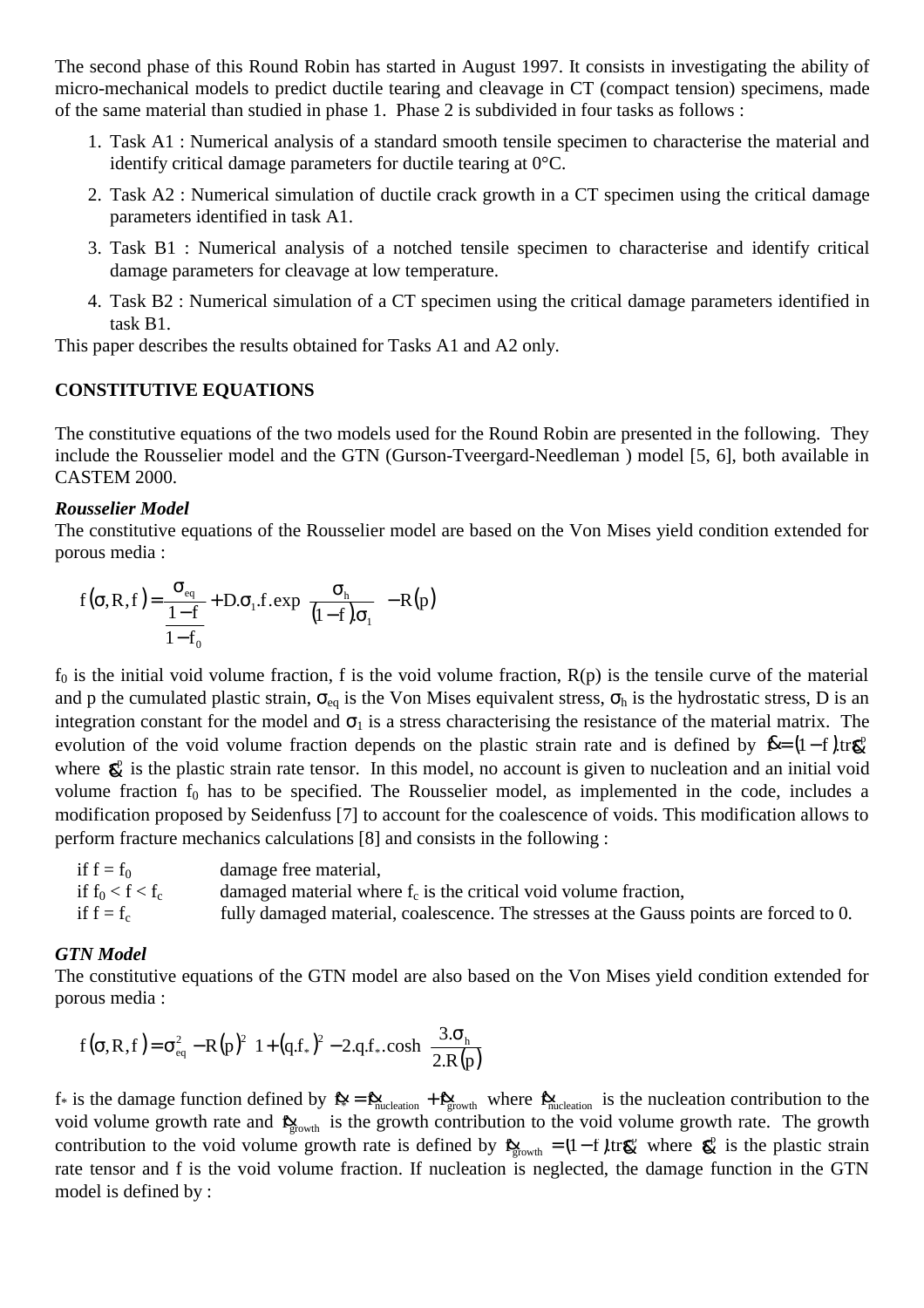$$
f_* = \begin{cases} \text{for } f \le f_c & f \\ \text{for } f > f_c & f_c + K(f - f_c) & \text{with } K = \frac{f_u - f_c}{f_f - f_c} \end{cases}
$$

 $f_c$  is the critical void volume fraction at which coalescence occurs,  $f_u$  is the ultimate void volume fraction at which the material loses its load bearing capacity with  $f_u = 1/q$  and  $f_f$  is the void volume fraction at final fracture. In this model, nucleation may occurs as a decohesion process between the metal matrix and the inclusions present in the matrix material. It can be controlled either by accumulated plastic strain or by the hydrostatic stress. The nucleation contribution to the void volume growth rate is expressed by  $\mathbf{\hat{p}}_{\text{nucleation}} = B.(\mathbf{R}(p) + \mathbf{\hat{q}}_{\text{th}}) + D. \mathbf{\hat{q}}_{\text{eq,mat}}^p$  In this equation, the B coefficient controls nucleation by the hydrostatic stress and the D coefficient controls nucleation by the accumulated plastic strain in the material matrix  $\mathbf{\hat{g}}_{\mathbf{k}_q,\text{mat}}^{\nu}$ . The expressions for B and D can be found in [5, 6].

#### **MODEL PARAMETERS IDENTIFICATION PROCEDURE**

The procedure developed and adopted by CEA to identify micro-mechanical damage parameters for ductile crack extension in ferritic or austenitic steels is outlined in Figure 1. It is expected that the results obtained with that Round Robin will be used to draft an ESIS recommendation which will include coupled damaged models and their application to cracked bodies. It will be an extension of the ESIS P6-98 guideline [9] for which the application is restricted to crack free specimens and components.

With the exception of the material stress-strain curve which has to be first determined from tensile tests on smooth tensile specimens, the parameters to identify, regardless about the constitutive equations of the model used for the analysis, are the initial void volume fraction  $f_0$  and the element size  $L_c$  to be used for the material at the crack tip and along the crack growth path. The initial void volume fraction can be determined either from metallographic analysis of the material microstructure or from a chemical analysis of the material together with the Franklin formulae [10]. A FE (finite element) analysis can then be undertaken in order to finely tune the  $f_0$  value. It is done in such a way that the simulations allow to reproduce exactly the experimental rupture points observable on the load versus diametrical contraction curve measured with notched tensile specimens with different stress triaxiality ratios. For f<sub>c</sub>, the critical void volume fraction, a value included between 0.05 and 0.1 is recommended for ferritic and austenitic steels.

The average distance between inclusions is modelled in the FE analysis with calibrated square elements which are used along the crack growth path. A first estimation of  $L<sub>c</sub>$  can be obtained from a metallographic analysis of the material microstructure (estimation of the number of inclusion per unit of volume  $N_v$ ) and  $L<sub>s</sub> = 2/\sqrt{3}N<sub>s</sub>$  for 8 nodes reduced integration elements. A FE analysis can then be undertaken in order to finely tune the value of  $L_c$ . It is done in such a way that the simulations allow to reproduce exactly both the load versus  $V_{LL}$  (load line displacement) curve and the material  $J_R$  curve. In the calculation, J has to be determined by the computation of a far-field J-integral. A typical value for  $L_c$  is included between 0.1 and 0.5 for ferritic and austenitic steels.

For these calculations, a formulation based upon the Mises Prandtl Reuss constitutive equations with the normal flow rule applied to the yielding surface, a large displacement theory consisting in updating the stiffness matrix at each increment and a large strain analysis (Truesdell or Jauman derivation formulation) are recommended.

### **NUMERICAL SIMULATION OF A SMOOTH TENSILE SPECIMEN**

The mesh used for the computation follows the Round Robin specifications : only an axisymmetric quarter section of the smooth tensile specimen is modelled with 260 isoparametric quadratic axisymmetric 8 nodes elements with 4 Gauss points and 853 nodes. In the necking section, 10 elements are used together with a small radial imperfection corresponding to  $\Delta D=0.005$  D<sub>0</sub> to insure strain localisation and necking at half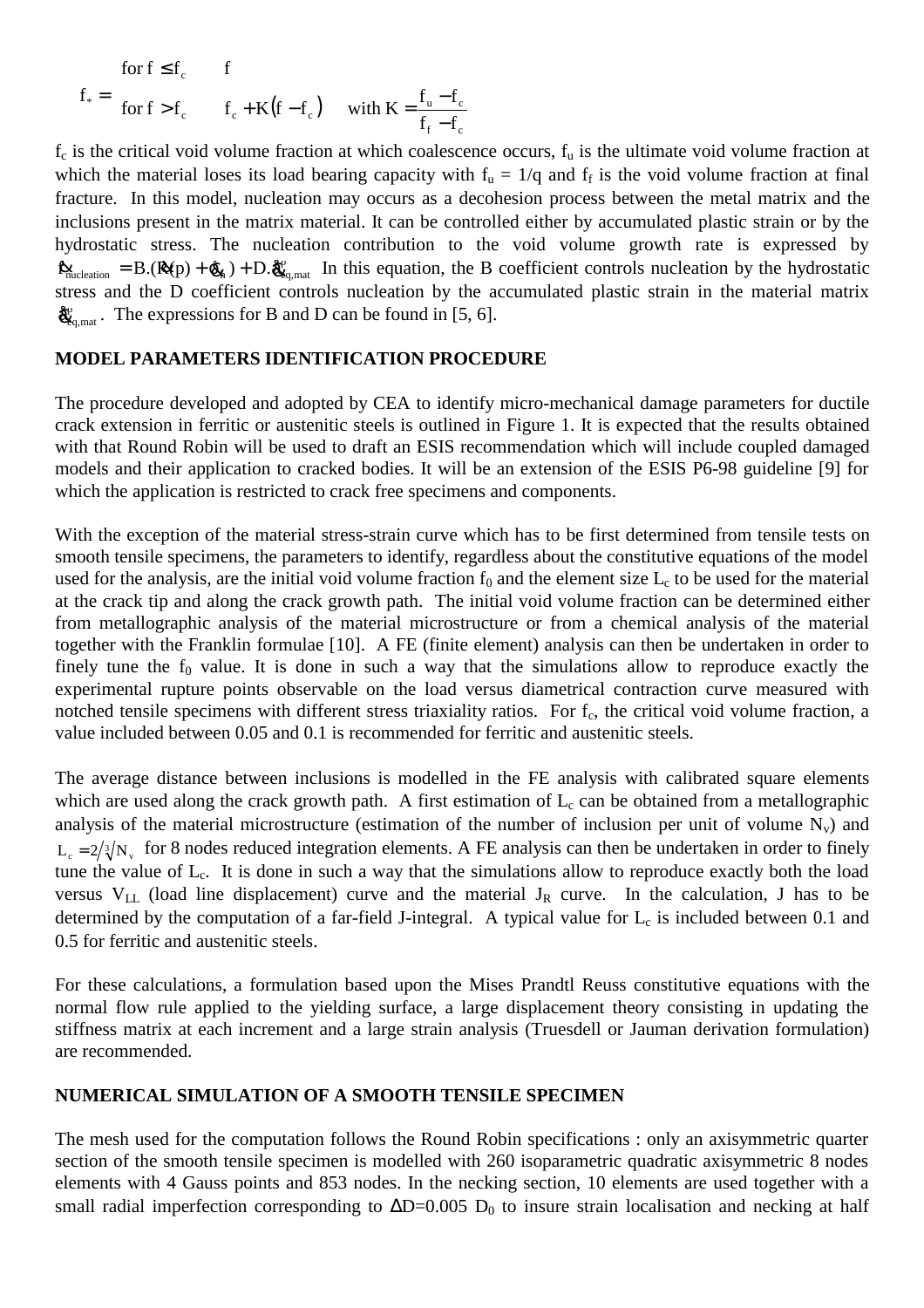length of the specimen. This imperfection is distributed over 8 elements in the axial direction. The loading is simulated as an homogeneous axial prescribed displacement of the upper edge of the mesh.

A number of simulations were performed with the Rousselier model as the initial void volume fraction specified in the Round Robin ( $f_0$ =2E-3) was found to be much too large when comparing the predictions with the experimental data. For the Rousselier model, D=2,  $\sigma_1$ =445 MPa and f<sub>c</sub>=0.05 were assumed in the calculations. Figures 2 and 3 compare the computations and the experimental results. It shows that, with the Rousselier model, a perfect correlation can be obtained with  $f_0=2E-5$ . The predicted diameter reduction at the onset of rupture is 2.5 mm, which represents 5% difference in comparison to the experimental rupture point. A similar analysis was performed with the GTN model. The results show that if nucleation is accounted for,  $f_0=2E-3$  or  $f_0=2E-5$  gives results in very good agreement with the experimental data. In contrast, if nucleation is not accounted for, only the results obtained with  $f_0=2E-3$  allow to reproduce the observed experimental values at fracture. These results suggest that the 2 models use a different definition of the initial void volume fraction.

In a previous study, carried out within Phase 1 of this Round Robin [2], a similar result was obtained and it was concluded that using the Rousselier model, the initial void volume fraction was probably less than suggested in the Round Robin. This was confirmed by Keim from Siemens KWU, Germany, whom indicated that the material used for the ESIS TC8 Phase I Round Robin was identical to that used in another Round Robin for which the chemical composition of the 22 NiMoCr 3 7 was available. Franklin's formulae gives  $f_0 = 1.5E-4$  which is approximately 10 times lower that the  $f_0$  value proposed in this Round Robin and better corresponds to the value identified with the Rousselier model. When using the GTN model with nucleation, the initial void volume fraction no longer influences the results. It is therefore concluded that the discrepancy observed between the two models arises from the fact that nucleation has a major influence with that particular material. This is not accounted for in the Rousselier model but decreasing the initial void volume fraction improves the predictions.

With the identified critical damage parameters, the two models allow to predict well the behaviour of the specimen observed experimentally. The predicted diametrical contraction as a function of elongation is compared to the experimental one in Figure 4. The predictions obtained with the Rousselier model better matches the experimental data than with the GTN model. Also reported on this Figure is the volume conservation law expressed as  $\Delta D = D_0 \left( \frac{1 - \sqrt{1}{1 + \Delta L/L_0}}{\right)$ . It shows that as necking occurs, the volume conservation law no longer prevails. Note also that it occurs after the maximum load.

# **NUMERICAL SIMULATION OF A COMPACT TENSION SPECIMEN**

The mesh used for the computation of the 20% side grooved CT25 specimen follows the Round Robin specifications : due to the symmetries, only a 2D plane strain calculation of one half of the specimen can be performed. The mesh is constituted of 3040 isoparametric quadratic 8 nodes elements with 4 Gauss points and 9353 nodes. In the ligament, 54 elements are used with a length  $l_x=0.1$  mm and an height  $l_y=0.2$  mm, as requested in the Round Robin. The loading is simulated as a vertical nodal displacement of the load point.

The crack extension is calculated using a post-processing procedure which consists in comparing, at each load step and for the Gauss points of the elements in the ligament, the value of f to f<sub>c</sub>. As a Gauss point of an element reaches the critical void volume fraction, one half of the element length is considered to be damaged. The J-integral values are calculated using a virtual crack extension method available in CASTEM 2000. It is well known that for fracture mechanics coupled damage calculations, the J-integral is path dependent and the largest contour is required to obtain J value comparable to that determined experimentally.

For the sake of completeness, the results obtained with the Rousselier model and the damage parameters specified in the Round Robin ( $f_0$ =2E-3,  $l_x$ =0.1mm and  $l_y$ =0.2 mm) are compared with the experimental values in Figures 5 and 6. Clearly, these parameters do not allow to reproduce the observations. Further simulations were then conducted to identify the correct value of  $L_c$ . Naturally, the value of  $f_0$  identified with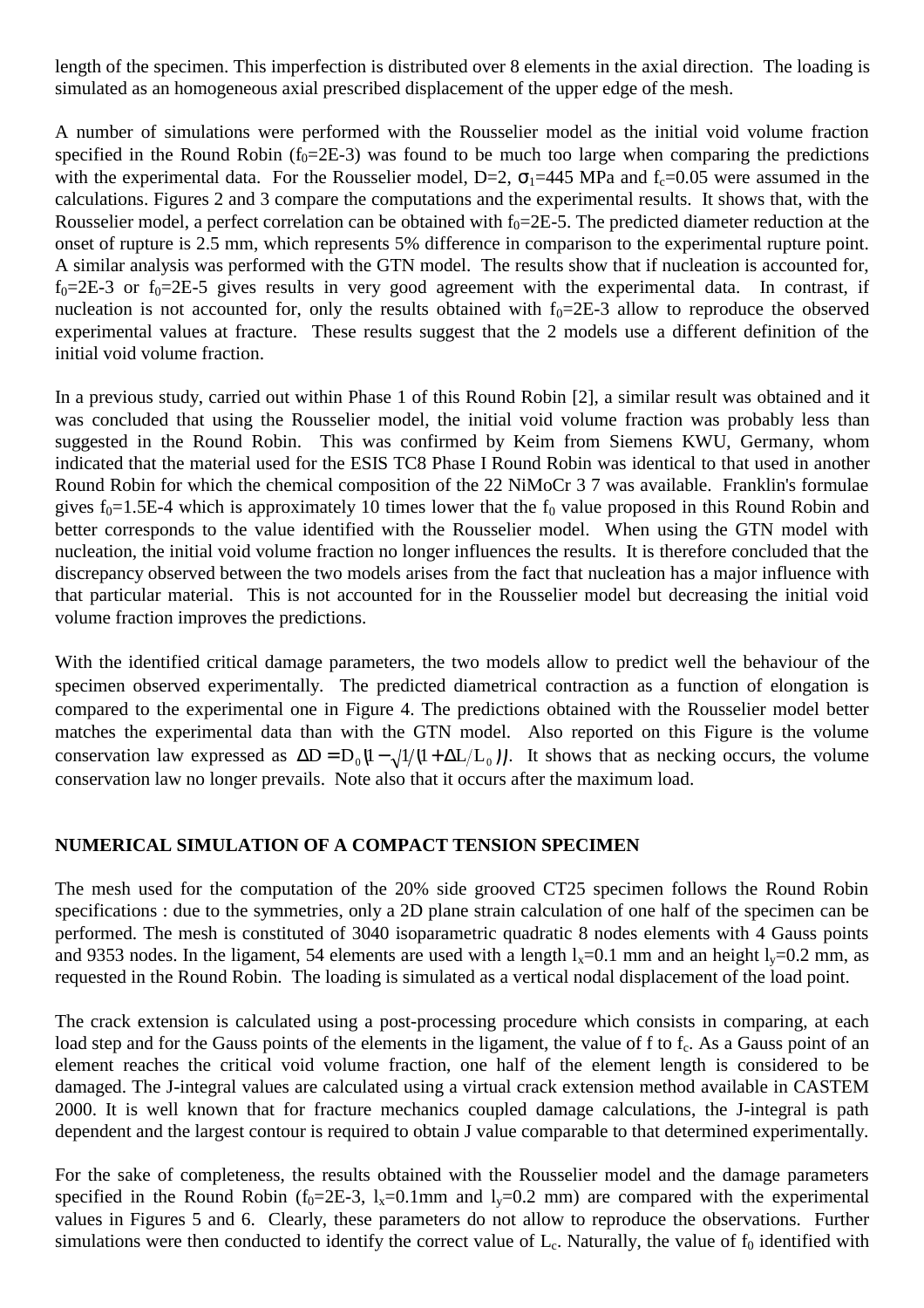the smooth tensile specimen was assumed. As already stated in the identification procedure, unless there is metallographic evidences that show different distributions of inclusions in perpendicular orientations, it is recommended to use square elements to model the crack growth path. Consequently, for that Round Robin, square elements were adopted and the best correlation between the computations and the experimental data was obtained for 0.45mm square elements.

Some of the results obtained with the GTN are also shown in these Figures. As for the Rousselier model, the best results are obtained assuming void nucleation, the identified value of  $f_0$  and 0.45mm square elements. All the other options that were tested (and in particular using that model without nucleation as specified in the Round Robin) did not allow to obtain satisfactory results.

# **DISCUSSION**

Data obtained from a smooth tensile specimen was available in the Round Robin to identify  $f_0$ . Clearly, these specimens can be used but are not the most suitable to perform such an identification. The prediction of the post-necking behaviour is difficult to achieve and highly dependent upon the large strain algorithm used in the code. In addition, from an experimental point of view, the position of the diametrical extensometer along the length of the specimen at the location of necking presents one further technical difficulty. It also requires the use of a small imperfection which is known to substantially influence the predictions [2].

Concerning the identification of L<sub>c</sub>, it is often recommended to use an effective thickness  $B_{\text{eff}} = \sqrt{B.B_n}$  to account for the influence of side grooves. In this Round Robin, it has been observed that a perfect correlation between the calculation and the experimental data was obtained using the net thickness instead of the effective thickness. This will have to be addressed in more detail in the future.

Finally, a comparison of the J values at initiation  $(J_i)$  with the predictions was achieved. One reliable way for determining this value is to examine the width of the stretched zone at the onset of crack extension [11, 12]. Since this value was not available in the Round Robin, it was determined from an analysis of the  $J_R$  curve. The tearing resistance curve was first extrapolated to a 0 value of crack extension, as shown in Figure 7.  $J_i$ <sub>exp</sub> was then determined as the intersection between the extrapolated  $J_R$  curve and the blunting line as defined by Schwalbe et al. [13]. In this document, the blunting line is expressed by J=3.75. $R_m \Delta a$  where  $R_m$  is the ultimate tensile stress. From the stress-strain curve of the material given in the Round Robin, the blunting line is then expressed by J=2336. $\Delta a$ . The intersection between the J<sub>R</sub> curve and the blunting line gives  $J_{i-exp}=229$  N/mm and  $a_{i-exp}=0.1$  mm. A comparison of the predicted  $J_i$  values for all the calculations is given Table 1. For both models, the best agreement is obtained with  $f_0 = 2.0E-5$  and 0.45mm square elements, that is the identified damage parameters.

# **CONCLUSIONS**

This 2<sup>nd</sup> phase Round Robin organised within the ESIS TC8 committee was one further opportunity to validate CEA's ductile critical damage parameter identification procedure. Both the Rousselier and the Gurson-Tveergard and Needleman model damage parameters have been successfully identified from a comparison between calculated and experimental smooth tensile and compact tension tests data.

Using the Rousselier model, it has been shown that the initial void volume fraction proposed in the Round Robin is likely to be too high. With this model, a good correlation between the load versus  $V_{LL}$  curve and the  $J_R$  curve was obtained with f<sub>0</sub>=2.0E-5 and L<sub>c</sub>=0.45 mm. Provided that void nucleation was accounted for, similar results could be obtained with the GTN model. J values at initiation compared favourably with the experimental data. It is concluded that the identification procedure has reach such a level of confidence that it can be used to draft an ESIS recommendation applicable to cracked bodies.